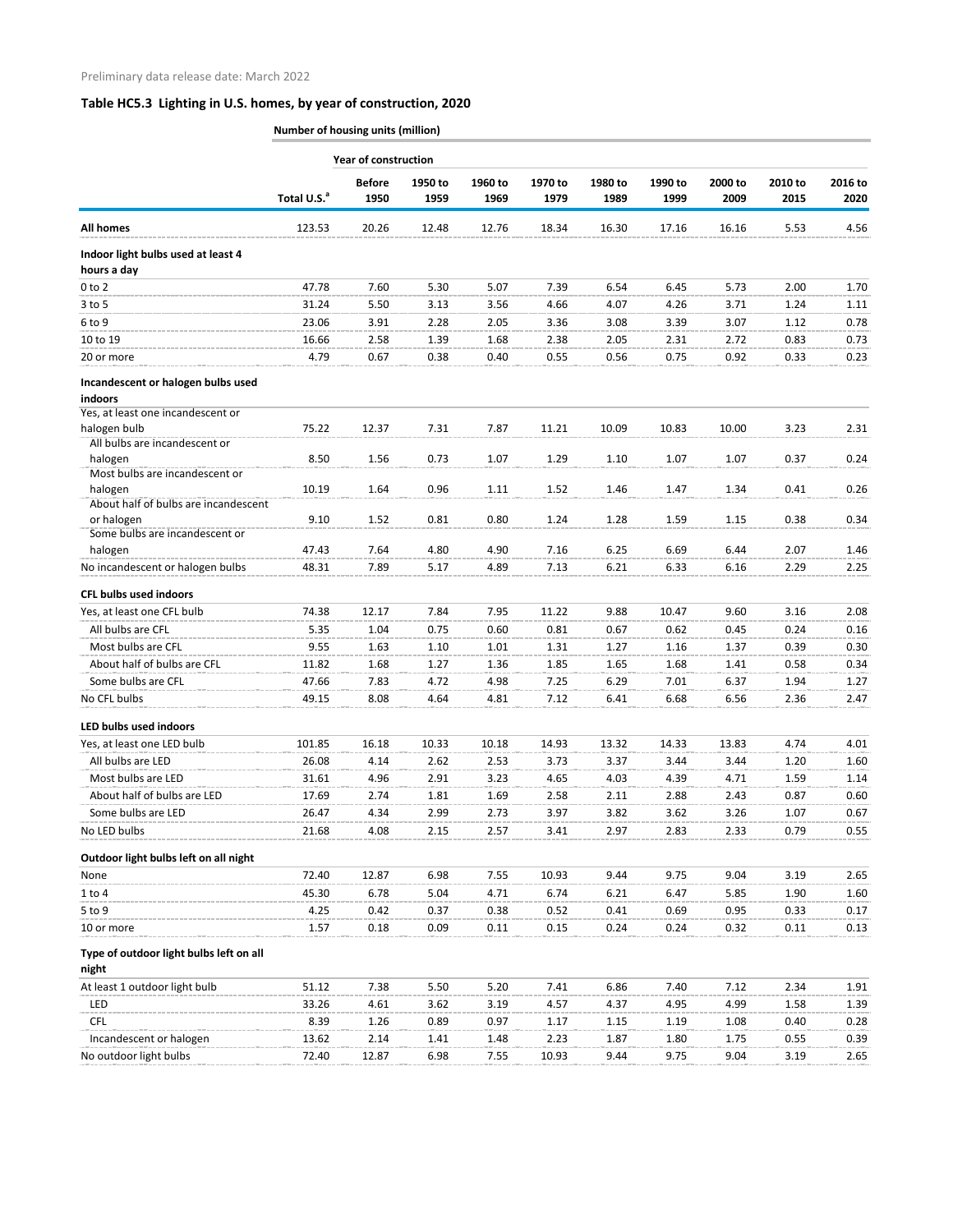## **Table HC5.3 Lighting in U.S. homes, by year of construction, 2020**

|                  |                         | <b>Number of housing units (million)</b> |                 |                 |                 |                 |                 |                 |                 |                 |  |
|------------------|-------------------------|------------------------------------------|-----------------|-----------------|-----------------|-----------------|-----------------|-----------------|-----------------|-----------------|--|
|                  |                         | <b>Year of construction</b>              |                 |                 |                 |                 |                 |                 |                 |                 |  |
|                  | Total U.S. <sup>a</sup> | Before<br>1950                           | 1950 to<br>1959 | 1960 to<br>1969 | 1970 to<br>1979 | 1980 to<br>1989 | 1990 to<br>1999 | 2000 to<br>2009 | 2010 to<br>2015 | 2016 to<br>2020 |  |
| <b>All homes</b> | 123.53                  | 20.26                                    | 12.48           | 12.76           | 18.34           | 16.30           | 17.16           | 16.16           | 5.53            | 4.56            |  |

Source: U.S. Energy Information Administration, Office of Energy Demand and Integrated Statistics, Form EIA-457A of the *2020 Residential Energy Consumption Survey* Notes: Because of rounding, data may not sum to totals. See RECS Terminology for definition of terms used in these tables.

<sup>a</sup> Total U.S. includes all primary occupied housing units in the 50 States and the District of Columbia. Vacant housing units, seasonal units, second homes, military houses, and group quarters are excluded.

Q = Data withheld because either the relative standard error (RSE) was greater than 50% or fewer than 10 households in reporting sample.

N = No households in reporting sample.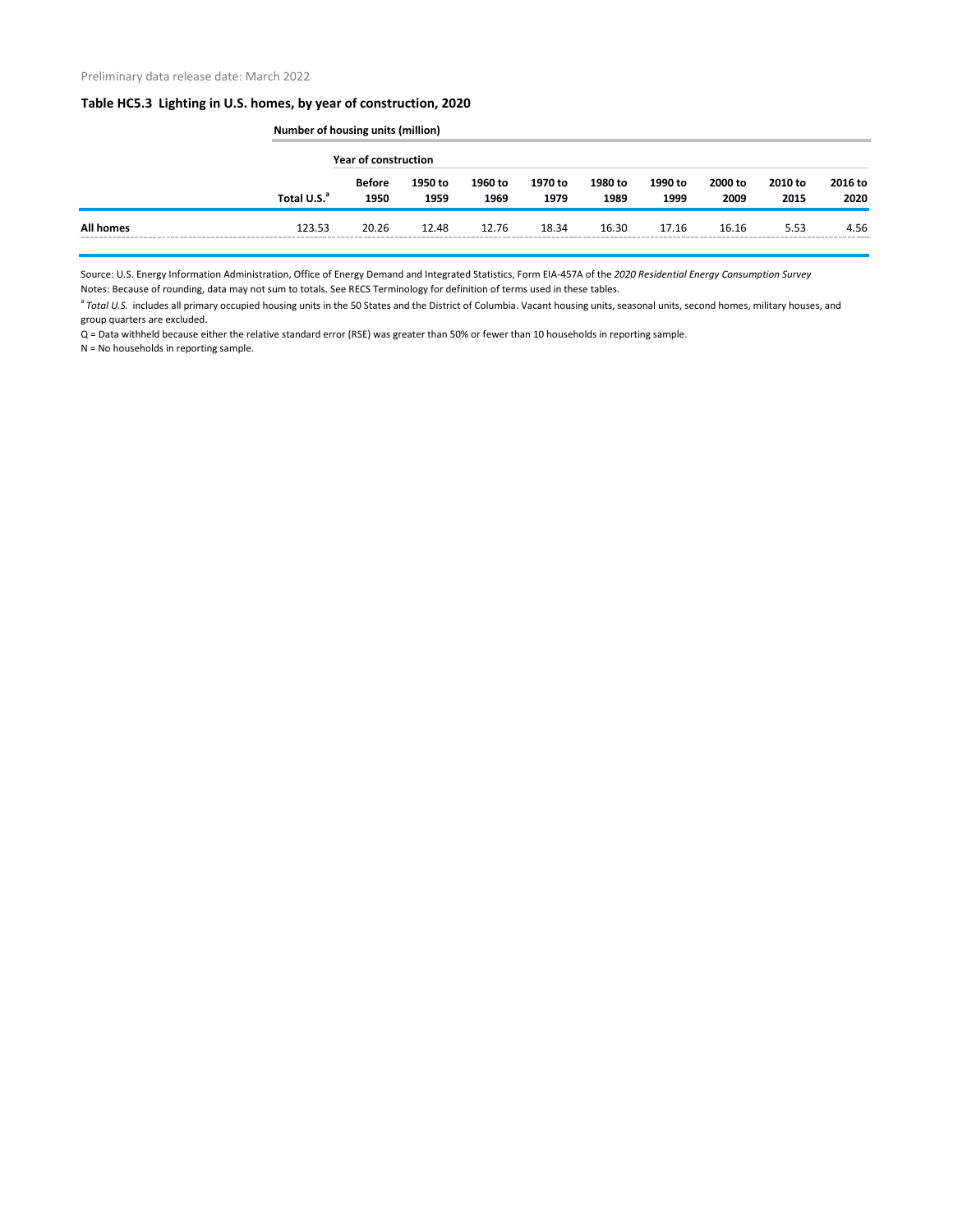## **Relative standard errors (RSEs) for Table HC5.3 Lighting in U.S. homes, by year of construction, 2020**

**RSEs for number of housing units**

|                                                   |                         | <b>Year of construction</b> |                 |                 |                 |                 |                 |                 |                 |                 |
|---------------------------------------------------|-------------------------|-----------------------------|-----------------|-----------------|-----------------|-----------------|-----------------|-----------------|-----------------|-----------------|
|                                                   | Total U.S. <sup>1</sup> | <b>Before</b><br>1950       | 1950 to<br>1959 | 1960 to<br>1969 | 1970 to<br>1979 | 1980 to<br>1989 | 1990 to<br>1999 | 2000 to<br>2009 | 2010 to<br>2015 | 2016 to<br>2020 |
| <b>All homes</b>                                  | 0.00                    | 0.00                        | 0.00            | 0.00            | 0.00            | 0.00            | 0.00            | 0.00            | 2.84            | 3.44            |
| Indoor light bulbs used at least 4<br>hours a day |                         |                             |                 |                 |                 |                 |                 |                 |                 |                 |
| $0$ to $2$                                        | 1.21                    | 2.81                        | 3.31            | 3.34            | 2.77            | 3.70            | 2.38            | 2.96            | 6.41            | 7.00            |
| $3$ to 5                                          | 1.27                    | 3.65                        | 3.87            | 4.72            | 3.70            | 3.96            | 3.67            | 3.35            | 7.32            | 7.13            |
| 6 to 9                                            | 1.80                    | 4.14                        | 5.81            | 6.62            | 4.86            | 5.85            | 5.47            | 4.59            | 9.11            | 9.14            |
| 10 to 19                                          | 2.26                    | 5.53                        | 8.64            | 5.90            | 4.61            | 6.91            | 4.97            | 4.01            | 9.07            | 10.60           |
| 20 or more                                        | 4.44                    | 11.27                       | 15.27           | 12.83           | 10.18           | 14.18           | 10.85           | 9.75            | 13.26           | 17.33           |
|                                                   |                         |                             |                 |                 |                 |                 |                 |                 |                 |                 |
| Incandescent or halogen bulbs used                |                         |                             |                 |                 |                 |                 |                 |                 |                 |                 |
| indoors                                           |                         |                             |                 |                 |                 |                 |                 |                 |                 |                 |
| Yes, at least one incandescent or<br>halogen bulb | 0.70                    | 1.56                        | 2.61            | 2.21            | 1.81            | 1.58            | 1.70            | 1.69            | 4.06            | 5.80            |
| All bulbs are incandescent or                     |                         |                             |                 |                 |                 |                 |                 |                 |                 |                 |
| halogen                                           | 3.27                    | 8.19                        | 8.85            | 8.50            | 8.93            | 9.31            | 10.13           | 8.25            | 15.75           | 16.64           |
| Most bulbs are incandescent or                    |                         |                             |                 |                 |                 |                 |                 |                 |                 |                 |
| halogen                                           | 2.70                    | 6.49                        | 9.48            | 8.51            | 8.13            | 7.39            | 8.25            | 7.14            | 16.14           | 16.92           |
| About half of bulbs are incandescent              |                         |                             |                 |                 |                 |                 |                 |                 |                 |                 |
| or halogen                                        | 2.52                    | 9.05                        | 10.23           | 9.64            | 7.60            | 7.71            | 6.71            | 8.17            | 12.60           | 16.95           |
| Some bulbs are incandescent or                    |                         |                             |                 |                 |                 |                 |                 |                 |                 |                 |
| halogen                                           | 1.03                    | 2.77                        | 3.75            | 3.57            | 2.72            | 2.96            | 2.44            | 2.43            | 5.44            | 6.85            |
| No incandescent or halogen bulbs                  | 1.08                    | 2.44                        | 3.70            | 3.57            | 2.84            | 2.57            | 2.91            | 2.74            | 5.35            | 5.26            |
| <b>CFL bulbs used indoors</b>                     |                         |                             |                 |                 |                 |                 |                 |                 |                 |                 |
| Yes, at least one CFL bulb                        | 0.57                    | 1.60                        | 2.12            | 1.84            | 1.75            | 1.94            | 2.03            | 1.83            | 4.11            | 5.58            |
| All bulbs are CFL                                 | 4.82                    | 10.32                       | 14.41           | 12.60           | 10.26           | 16.08           | 12.08           | 12.22           | 18.35           | 24.86           |
| Most bulbs are CFL                                | 2.85                    | 6.83                        | 8.29            | 10.11           | 8.39            | 9.90            | 7.87            | 6.57            | 15.00           | 17.83           |
| About half of bulbs are CFL                       | 2.75                    | 7.66                        | 8.68            | 8.31            | 6.47            | 6.56            | 6.80            | 6.28            | 11.23           | 16.40           |
| Some bulbs are CFL                                | 1.02                    | 2.59                        | 3.90            | 2.81            | 2.64            | 3.10            | 2.76            | 2.50            | 5.84            | 8.12            |
| No CFL bulbs                                      | 0.87                    | 2.40                        | 3.58            | 3.04            | 2.76            | 2.99            | 3.18            | 2.68            | 5.35            | 4.73            |
| LED bulbs used indoors                            |                         |                             |                 |                 |                 |                 |                 |                 |                 |                 |
| Yes, at least one LED bulb                        | 0.40                    | 1.19                        | 1.22            | 1.22            | 0.99            | 1.35            | 1.06            | 0.87            | 3.10            | 3.99            |
| All bulbs are LED                                 |                         | 3.95                        | 5.18            | 4.97            | 3.74            | 4.37            | 4.37            | 4.15            | 8.27            | 6.48            |
| Most bulbs are LED                                | 1.33                    |                             | 4.76            |                 |                 |                 |                 |                 |                 |                 |
|                                                   | 1.48                    | 3.68                        |                 | 3.69            | 3.38            | 4.03            | 4.27            | 2.98            | 7.79            | 7.78            |
| About half of bulbs are LED                       | 1.88                    | 5.08                        | 6.59            | 6.91            | 4.92            | 5.92            | 4.74            | 4.84            | 9.62            | 11.87           |
| Some bulbs are LED                                | 1.53                    | 4.21                        | 5.26            | 5.61            | 4.22            | 4.39            | 4.33            | 3.98            | 8.35            | 11.12           |
| No LED bulbs                                      | 1.90                    | 4.71                        | 5.86            | 4.84            | 4.33            | 6.05            | 5.35            | 5.14            | 9.73            | 12.02           |
| Outdoor light bulbs left on all night             |                         |                             |                 |                 |                 |                 |                 |                 |                 |                 |
| None                                              | 0.66                    | 1.49                        | 2.01            | 2.15            | 1.80            | 2.25            | 1.87            | 1.44            | 4.32            | 4.83            |
| 1 to 4                                            | 0.99                    | 2.73                        | 2.98            | 3.34            | 2.96            | 3.21            | 2.57            | 2.17            | 6.00            | 5.68            |
| 5 to 9                                            | 4.74                    | 14.43                       | 13.77           | 17.80           | 10.81           | 14.94           | 11.62           | 9.24            | 14.33           | 17.17           |
| 10 or more                                        | 6.76                    | 22.18                       | 25.09           | 28.26           | 25.95           | 19.21           | 22.21           | 15.51           | 31.08           | 23.95           |
| Type of outdoor light bulbs left on all<br>night  |                         |                             |                 |                 |                 |                 |                 |                 |                 |                 |
| At least 1 outdoor light bulb                     | 0.93                    | 2.60                        | 2.55            | 3.12            | 2.65            | 3.10            | 2.47            | 1.83            | 5.81            | 5.45            |
| LED                                               | 1.36                    | 3.48                        | 4.58            | 4.23            | 3.59            | 4.42            | 3.46            | 2.99            | 7.02            | 7.24            |
| <b>CFL</b>                                        | 3.07                    | 10.17                       | 9.84            | 8.05            | 8.13            | 8.07            | 9.76            | 7.50            | 14.06           | 16.04           |
| Incandescent or halogen                           | 2.22                    | 6.33                        | 6.57            | 8.19            | 4.96            | 5.68            | 6.33            | 5.99            | 10.51           | 15.35           |
| No outdoor light bulbs                            | 0.66                    | 1.49                        | 2.01            | 2.15            | 1.80            | 2.25            | 1.87            | 1.44            | 4.32            | 4.83            |